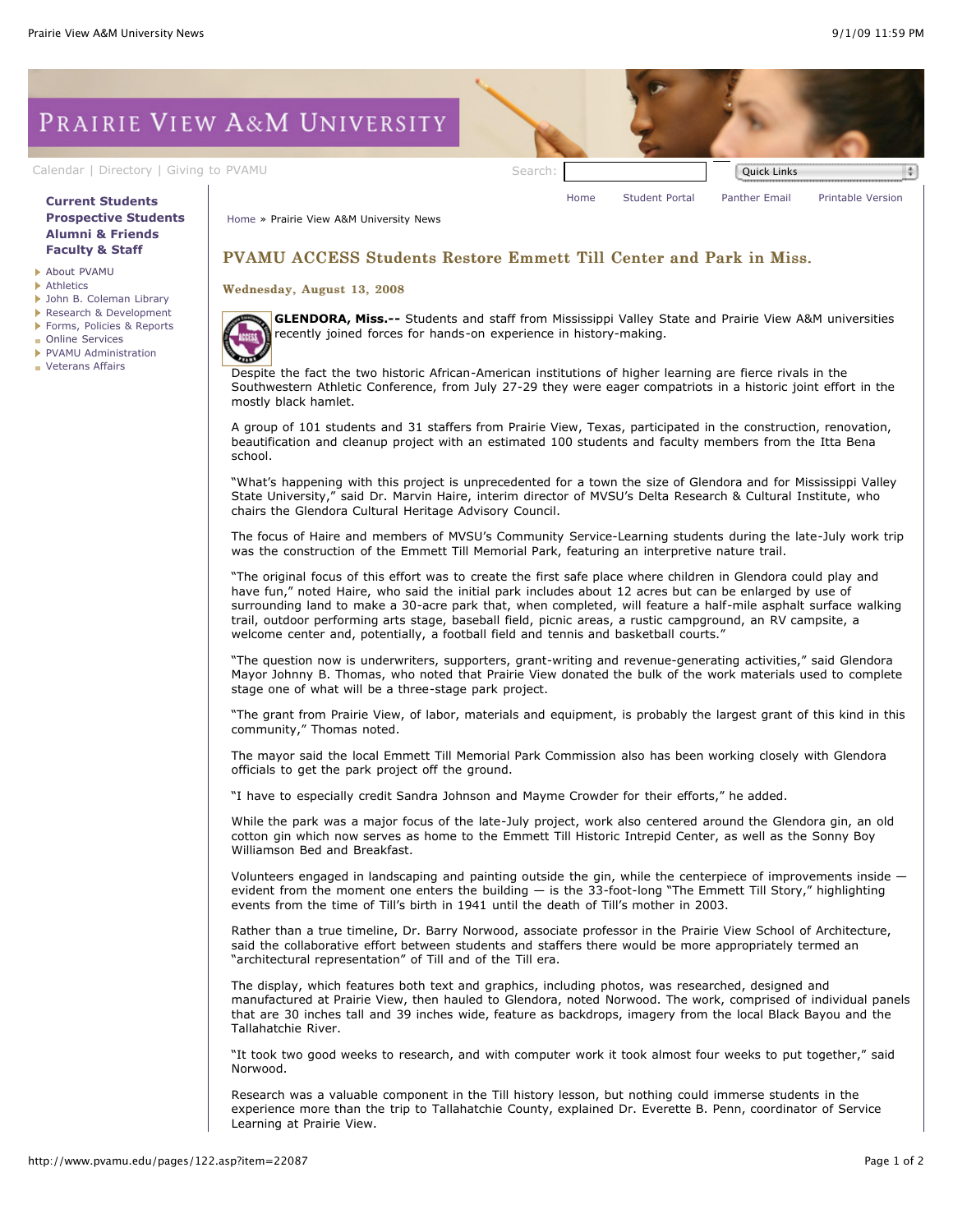"What happened in Glendora, although sad, was a catalyst for action," said Penn, referring to the brutal 1955 murder of Till  $-$  a case credited with mobilizing the civil rights movement.

Penn said Prairie View students, engaging in the university's Academy for Collegiate Excellence and Student Success (ACCESS) residential summer program for incoming freshmen, participated in about six weeks of classroom instruction about the civil rights movement before boarding buses for Glendora.

Penn arranged the trip after his own personal research into the Till case — he also is a criminologist and the associate professor of criminology at the University of Houston Clear Lake in Houston, Texas — led him to MVSU, where he learned about that university's history and tourism partnership with Glendora.

"In the past, we have helped to rebuild New Orleans, built homes in Brownsville, Texas, traveled to Washington, D.C., and done the civil rights South," said Penn, in explaining the work of ACCESS.

"We are pleased to focus on this service-learning project in Glendora, where we can have our students not just read about history or hear about history, they are a part of history.

He noted that the faculty members and the 17- to 19-year-old students who made the trip — many of whom he said have been taught little about their ancestors' struggle for civil rights or the Till case  $-$  will never forget the personal encounter.

Penn said the group arrived in Glendora Sunday, July 27, then participated in a "Delta civil rights and human wrongs tour" led by Thomas.

After the Monday, July 28, work day, a banquet was held that night in the MVSU cafeteria dining hall.

On Tuesday, July 29, educational, leadership and health and wellness workshops were held in Glendora, followed by a community barbecue.

During their visit, Penn said the Prairie View contingent was housed at two Greenwood hotels.

"Everybody we've met has been gracious and hospitable," he noted. "It's been a good experience."

**Source:** The Sun-Sentinel newspaper, Aug. 14, 2008 issue, Vol. 85, Number 33

**Written by:** Clay McFerrin

[Go to the Index...](http://www.pvamu.edu/pages/122.asp)

[Contact PVAMU](http://www.pvamu.edu/pages/2928.asp) | [ADA Resources](http://www.pvamu.edu/pages/4016.asp) | [Compact with Texans](http://www.pvamu.edu/pages/275.asp) | [Homeland Security](http://www.texashomelandsecurity.com/) | [Legal Notices](http://www.educause.edu/issues/dmca.html) [Open Records](http://www.pvamu.edu/pages/1058.asp) | [Privacy](http://www.pvamu.edu/pages/277.asp) | [Risk, Fraud & Misconduct Hotline](http://www.pvamu.edu/pages/5894.asp) | [TRAIL](http://www.tsl.state.tx.us/trail/index.html) | [State of Texas](http://www.state.tx.us/) | [Webmaster](mailto:webmaster@pvamu.edu) | [Jobs](http://www.pvamu.edu/jobs)

> 2003 PRAIRIE VIEW A&M UNIVERSITY - ALL RIGHTS RESERVED P.O. Box 519 - Prairie View, Texas - 77446-0519 FM 1098 Rd & University Dr, Prairie View, TX 77446 University Operator: (936) 261-3311 Best viewed with [Netscape 6](http://channels.netscape.com/ns/browsers/download.jsp) or [Internet Explorer 6](http://www.microsoft.com/downloads/details.aspx?FamilyID=1e1550cb-5e5d-48f5-b02b-20b602228de6&displaylang=en)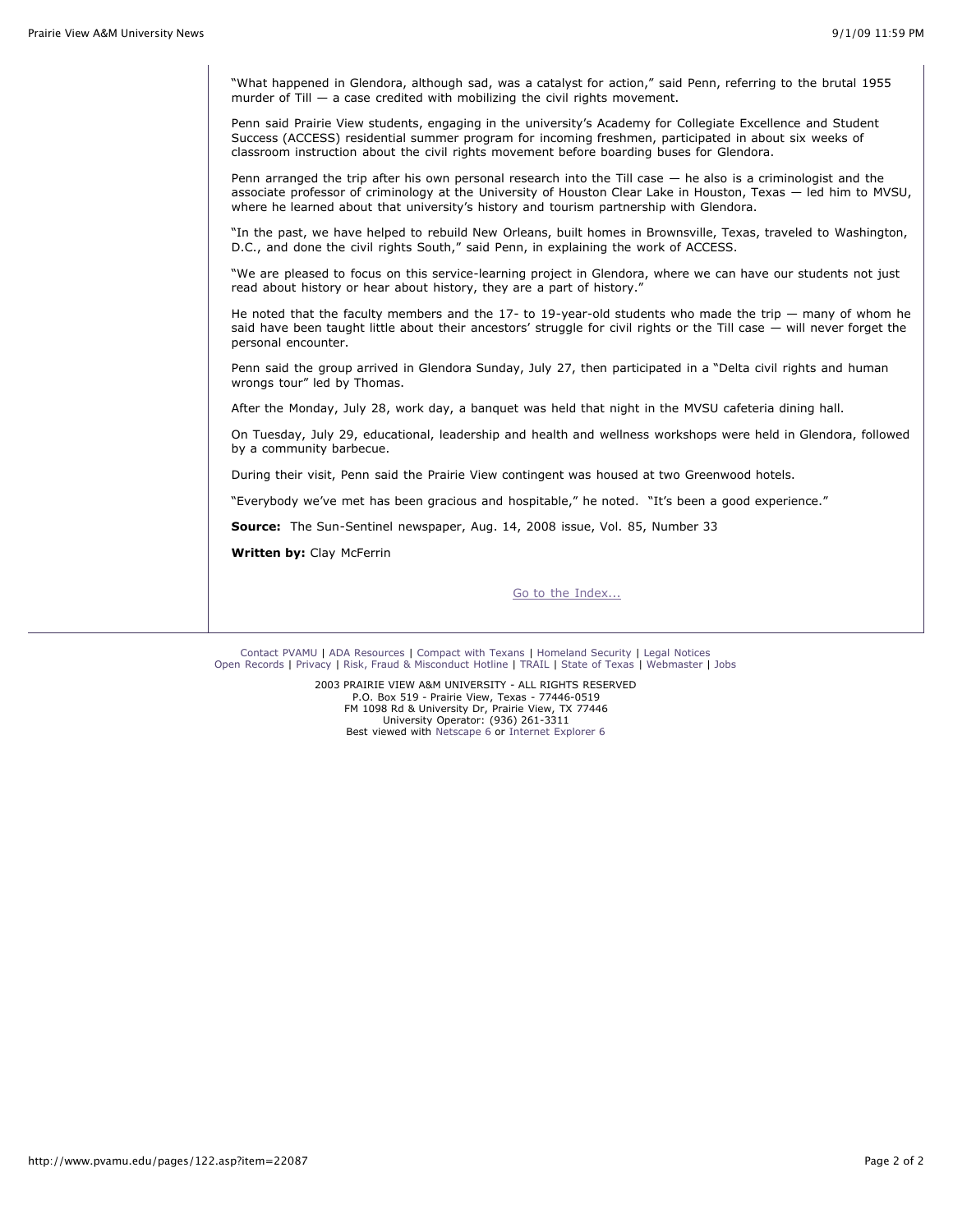# PRAIRIE VIEW A&M UNIVERSITY

[Calendar](http://www.pvamu.edu/pages/105.asp) | [Directory](http://www.pvamu.edu/pages/225.asp) | [Giving to PVAMU](http://www.pvamu.edu/giving) Search: Search: Search: Quick Links

### **[Current Students](http://www.pvamu.edu/pages/106.asp) [Prospective Students](http://www.pvamu.edu/pages/113.asp) [Alumni & Friends](http://www.pvamu.edu/pages/103.asp) [Faculty & Staff](http://www.pvamu.edu/pages/107.asp)**

- [About PVAMU](http://www.pvamu.edu/pages/119.asp)
- [Athletics](http://www.pvamu.edu/pages/104.asp)
- [John B. Coleman Library](http://www.pvamu.edu/pages/3585.asp) [Research & Development](http://www.pvamu.edu/pages/108.asp)
- 
- [Forms, Policies & Reports](http://www.pvamu.edu/pages/5302.asp) [Online Services](http://www.pvamu.edu/pages/109.asp)
- [PVAMU Administration](http://www.pvamu.edu/pages/5303.asp)
- 
- [Veterans Affairs](http://www.pvamu.edu/pages/4721.asp)

[Home](http://www.pvamu.edu/pages/1.asp) [Student Portal](http://panthertracks.pvamu.edu/) [Panther Email](http://www.pvamu.edu/pages/1740.asp) [Printable Version](http://www.pvamu.edu/print/122.asp)

[Home](http://www.pvamu.edu/pages/1.asp) » Prairie View A&M University News

# PVAMU ACCESS Program Prepares Students For Presidential Election Through Service-Learning

Monday, August 18, 2008



**PRAIRIE VIEW, Texas**--In recognition of the 2008 U.S. presidential election, more than 130 participants in Prairie View A&M University's Academy for Collegiate Excellence and Student Success (ACCESS) pre-college summer program traveled across several states to engage in capstone service-learning projects and historical tours aimed at providing ACCESS students with valuable lessons on the American Civil Rights Movement and the political framework of the U.S.

During the eight-day trip, students had the opportunity to tour historic national landmarks such as the William J. Clinton Presidential Library, Little Rock Central High School and the Lorraine Motel in Memphis, TN, where slain civil rights leader

Martin Luther King, Jr. was assassinated. The highlight of the trip and tour included a revitalization community service project in conjunction with students from Mississippi State University to restore The Emmett (Louis) Till Historic Intrepid Center in Glendora, Miss. Using principles of service-learning, a teaching method used by integrating classroom curriculum with actual hands-on community service and learning, ACCESS students built park benches, repaired building fixtures, provided landscaping services and painted building surfaces for the dilapidated center-all while learning.

On Aug. 2, this year's ACCESS class graduated from the summer program during a formal ceremony in the Willie Albert Tempton, Sr. Memorial Student Center, which included parental participation and a post reception.

\*\* Featured above: ACCESS students creating wall mural in The Emmett (Louis) Till Historic Intrepid Center. 2008

**Photo:** PVAMU Public Relations

#### **About the ACCESS Program at Prairie View A&M University:**

ACCESS is a "bridge to college" program designed to improve a students' academic performance and assist in their transition from high school to college. ACCESS has two components. The first is a summer program with a seven-week residential, academic enhancement experience designed for the seriously motivated student. The ACCESS summer program provides daily skills based instruction in nontraditional classes including mathematics, reading comprehension, writing, critical thinking and problem solving. In the fall, ACCESS students who attend PVAMU enter into the second component, University College (UC). UC is a program designed to improve the first-year academic performance of all PVAMU freshman. UC is a structured, nurturing, academically focused environment that seeks to make the freshmen year a successful one by providing intrusive, holistic, professional advisement, academic enhancement, centralized support services and a residential learning community. For more information, please call (936) 261-5900.

#### **About Prairie View A&M University:**

Ranked the only Texas school on Black Enterprise magazine's 2006 list of "Top 50 Colleges and Universities for African-Americans," Prairie View A&M University was founded in 1876 and is the second-oldest public institution of higher education in Texas. With an established reputation for producing engineers, nurses and educators, PVAMU offers baccalaureate degrees in 50 academic majors, 41 master's degrees and four doctoral programs through nine colleges and schools. A member of The Texas A&M University System, the university is dedicated to fulfilling its land-grant mission of achieving excellence in teaching, research and service. During the university's 132-year history, more than 51,500 academic degrees have been awarded. For more information regarding PVAMU, visit www.pvamu.edu.

[Go to the Index...](http://www.pvamu.edu/pages/122.asp)

[Contact PVAMU](http://www.pvamu.edu/pages/2928.asp) | [ADA Resources](http://www.pvamu.edu/pages/4016.asp) | [Compact with Texans](http://www.pvamu.edu/pages/275.asp) | [Homeland Security](http://www.texashomelandsecurity.com/) | [Legal Notices](http://www.educause.edu/issues/dmca.html) [Open Records](http://www.pvamu.edu/pages/1058.asp) | [Privacy](http://www.pvamu.edu/pages/277.asp) | [Risk, Fraud & Misconduct Hotline](http://www.pvamu.edu/pages/5894.asp) | [TRAIL](http://www.tsl.state.tx.us/trail/index.html) | [State of Texas](http://www.state.tx.us/) | [Webmaster](mailto:webmaster@pvamu.edu) | [Jobs](http://www.pvamu.edu/jobs)

> 2003 PRAIRIE VIEW A&M UNIVERSITY - ALL RIGHTS RESERVED P.O. Box 519 - Prairie View, Texas - 77446-0519 FM 1098 Rd & University Dr, Prairie View, TX 77446 University Operator: (936) 261-3311 Best viewed with [Netscape 6](http://channels.netscape.com/ns/browsers/download.jsp) or [Internet Explorer 6](http://www.microsoft.com/downloads/details.aspx?FamilyID=1e1550cb-5e5d-48f5-b02b-20b602228de6&displaylang=en)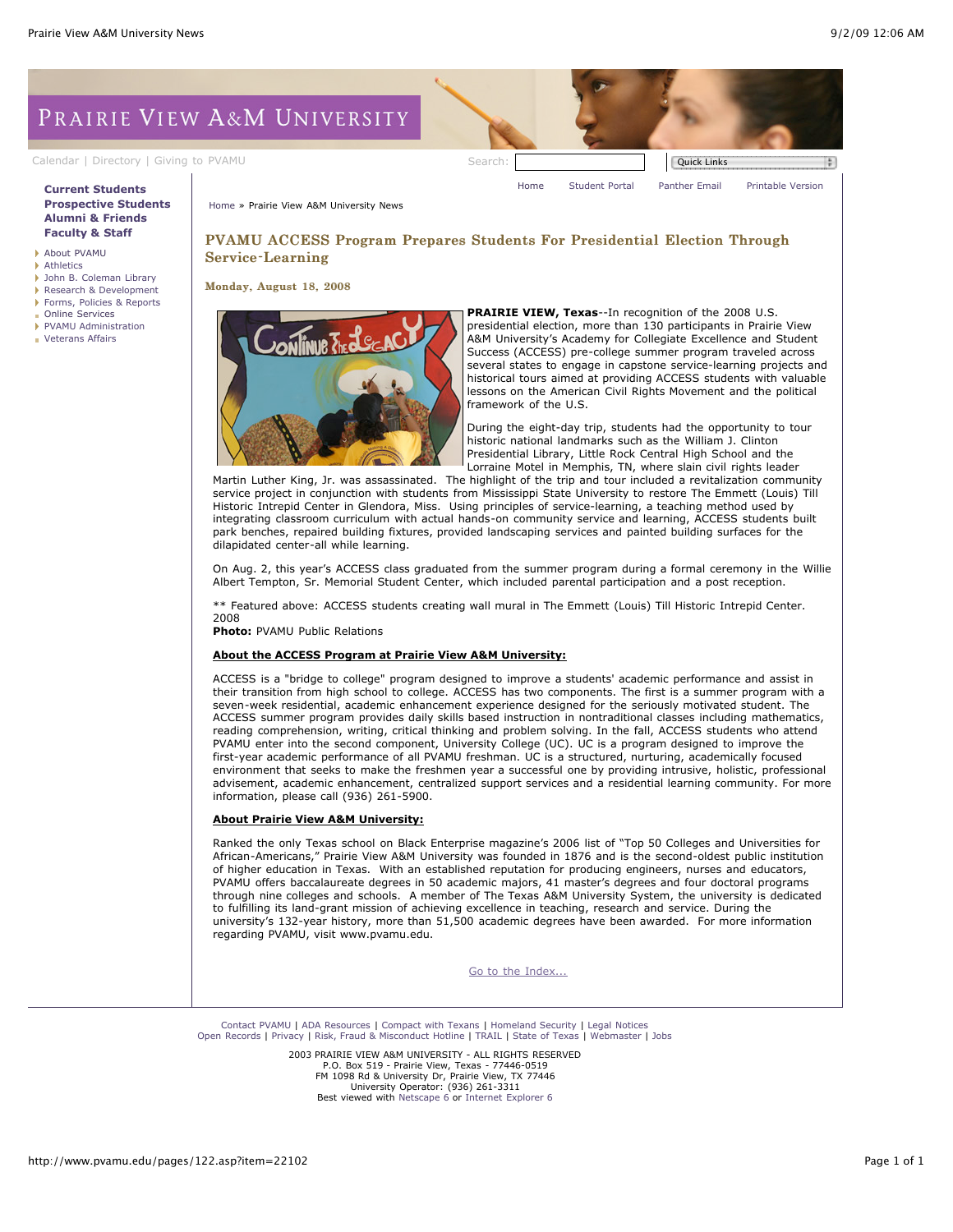# PRAIRIE VIEW A&M UNIVERSITY

[Calendar](http://www.pvamu.edu/pages/105.asp) | [Directory](http://www.pvamu.edu/pages/225.asp) | [Giving to PVAMU](http://www.pvamu.edu/giving) Search: Search: Calendar | Quick Links

## **[Current Students](http://www.pvamu.edu/pages/106.asp) [Prospective Students](http://www.pvamu.edu/pages/113.asp) [Alumni & Friends](http://www.pvamu.edu/pages/103.asp) [Faculty & Staff](http://www.pvamu.edu/pages/107.asp)**

- [About PVAMU](http://www.pvamu.edu/pages/119.asp)
- **[Athletics](http://www.pvamu.edu/pages/104.asp)**
- [John B. Coleman Library](http://www.pvamu.edu/pages/3585.asp)
- [Research & Development](http://www.pvamu.edu/pages/108.asp) [Forms, Policies & Reports](http://www.pvamu.edu/pages/5302.asp)
- [Online Services](http://www.pvamu.edu/pages/109.asp)
- [PVAMU Administration](http://www.pvamu.edu/pages/5303.asp)
- 

**[Veterans Affairs](http://www.pvamu.edu/pages/4721.asp)** 

[Home](http://www.pvamu.edu/pages/1.asp) [Student Portal](http://panthertracks.pvamu.edu/) [Panther Email](http://www.pvamu.edu/pages/1740.asp) [Printable Version](http://www.pvamu.edu/print/122.asp)

[Home](http://www.pvamu.edu/pages/1.asp) » Prairie View A&M University News

# ACCESS Summer Students Partner with City of Houston To Save Energy

Wednesday, August 26, 2009



**PRAIRIE VIEW, Texas**--Summer for many college bound students is usually spent vacationing or relaxing, but this summer students in Prairie View A&M University's Academy for Collegiate Excellence and Student Success (ACCESS) summer program can be seen spending summer days engaging in college preparatory training, meeting with government leaders and community service intended to spark energy conservation.

To learn about local government's role in society, ACCESS students recently toured the City of Houston's City Hall facilities and met with Houston Mayor Bill White. While learning how the City of Houston functions, students heard from city leaders, viewed council chambers and official city several offices.

To aid a partnership between CenterPoint Energy, Energy Star and the City of Houston, PVAMU ACCESS students also distributed compact fluorescent lights (CFLs) to a select number of Houston communities to encourage energy conservation. The program was co-facilitated through Houston's Weatherization Program which divided ACCESS students into groups and armed them with CFL information and bulbs. Students encouraged citizens to use CFL bulbs instead of incandescent bulbs.

Experts report that CFLs can replace incandescent bulbs that are roughly 3-4 times their wattage, saving up to 75 percent of the initial lighting energy. Although CFLs cost 3-10 times more than comparable incandescent bulbs, they last 6-15 times as long (6,000-15,000 hours).

Throughout the sunny afternoon ACCESS students distributed more than 150 bulbs energy efficient CFL bulbs to the community. ACCESS Program Executive Director Lettie Raab emphasizes to parents and students that the initiative was a great way for student to engage in service-learning, which is a learning pedagogy that incorporates community service with strategic learning principals that compliment academic study.

Other initiatives on the horizon this summer for ACCESS students will be trips to the Fort Hood military base in Texas, San Antonio and Austin.

\* Featured in spotlight photo: PVAMU summer ACCESS students help share literature on CFL bulbs to Houston, especially Houston HOPE program homes. **Photo:** Keenan Lazenby